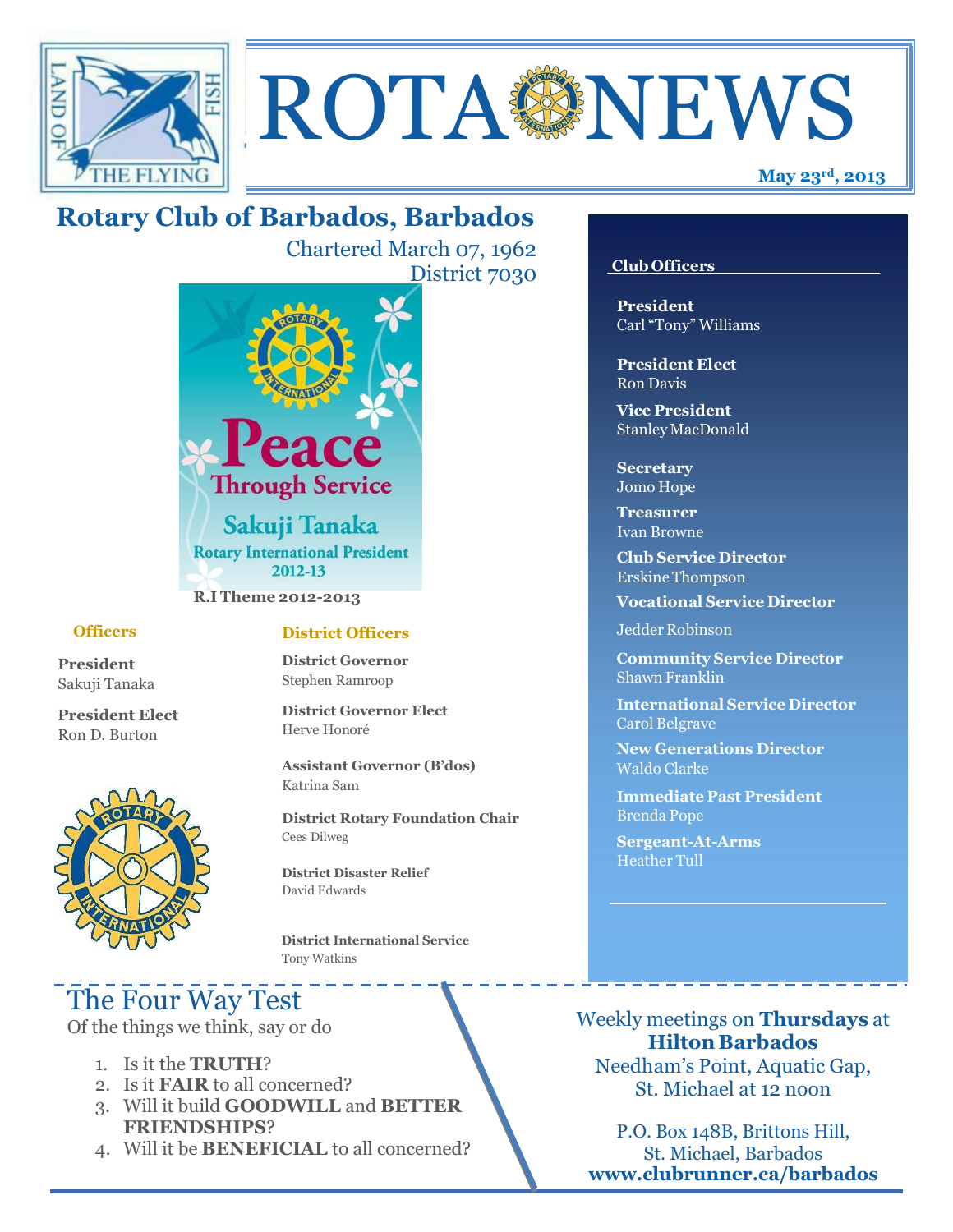# **Polio Update**

#### **Wild poliovirus reported in Somalia**

A case of type 1 polio has been reported in the Banadir region of [Somalia,](http://www.polioeradication.org/tabid/488/iid/293/Default.aspx) the country's first case since March 2007.

In response to the outbreak, an immunization campaign is scheduled to take place 14-16 May, aimed at reaching more than 350,000 children in the Banadir region.

The World Health Organization (WHO) has issued a surveillance alert for Somalia and bordering areas of northern Kenya and eastern Ethiopia, highlighting the need for urgent searches for additional cases of acute flaccid paralysis and suspected polio in all health facilities. WHO has also advised all countries in Africa and the eastern Mediterranean region to heighten their surveillance for poliovirus.

While only three countries remain polio-endemic -- Nigeria, Pakistan, and Afghanistan -- the world is at risk of outbreaks until all three stop the virus. Continued support for polio eradication is needed to ensure that the progress gained is not lost.

# Rotary loses a strong voice for polio eradication in Pakistan

Abdul Waheed Khan, who headed the Site Town Polio Resource Center in Karachi, Sindh, Pakistan, died tragically in an attack on 13 May that also wounded his daughter and brother.

Although not a Rotarian, Waheed, as he was known to friends, was a member of the Rotary Community Corps sponsored by the Rotary Club of Karachi. Due largely to his vision and leadership, the center not only provides immunization against polio and other diseases but also operates a school, a food program, and a vaccine storage facility.

I had the privilege of meeting Waheed a little over two months ago during a visit to the polio resource center. He briefed me on the center's achievements, including its success in immunizing children who

would otherwise be missed and changing the minds of parents who initially refuse to let their children be vaccinated.

Aziz Memon, chair of the Pakistan National PolioPlus Committee, called Waheed "a committed, multitalented individual who devoted his time and energy towards the eradication of polio, mobilizing the community, and improving the quality of life in the surrounding areas."

On behalf of Rotary, I extend our deepest sympathy to Mr. Waheed's family and friends, including the many Rotarians who knew him. His dedication and sacrifice further inspire us to continue pursuing our goal of a polio-free world.



During a visit to the Site Town Polio Resource Center in Karachi in March, Robert Scott, chair of Rotary's International PolioPlus Committee, presents flowers to a girl after immunizing her against polio. Behind is Abdul Waheed Khan, who headed the center until his tragic death in May. Photo courtesy of Aziz Memon

*By Robert S. Scott, chair of Rotary's International PolioPlus Committee*

# **Meeting Details**

At our Fellowship Meeting held on Thursday, May  $16<sup>th</sup>$ , 2013

### Sgt-at-Arms: **Heather Tull**

- Fines \$229.25
	- Raffle \$98.00
- Attendance 63%
- 
-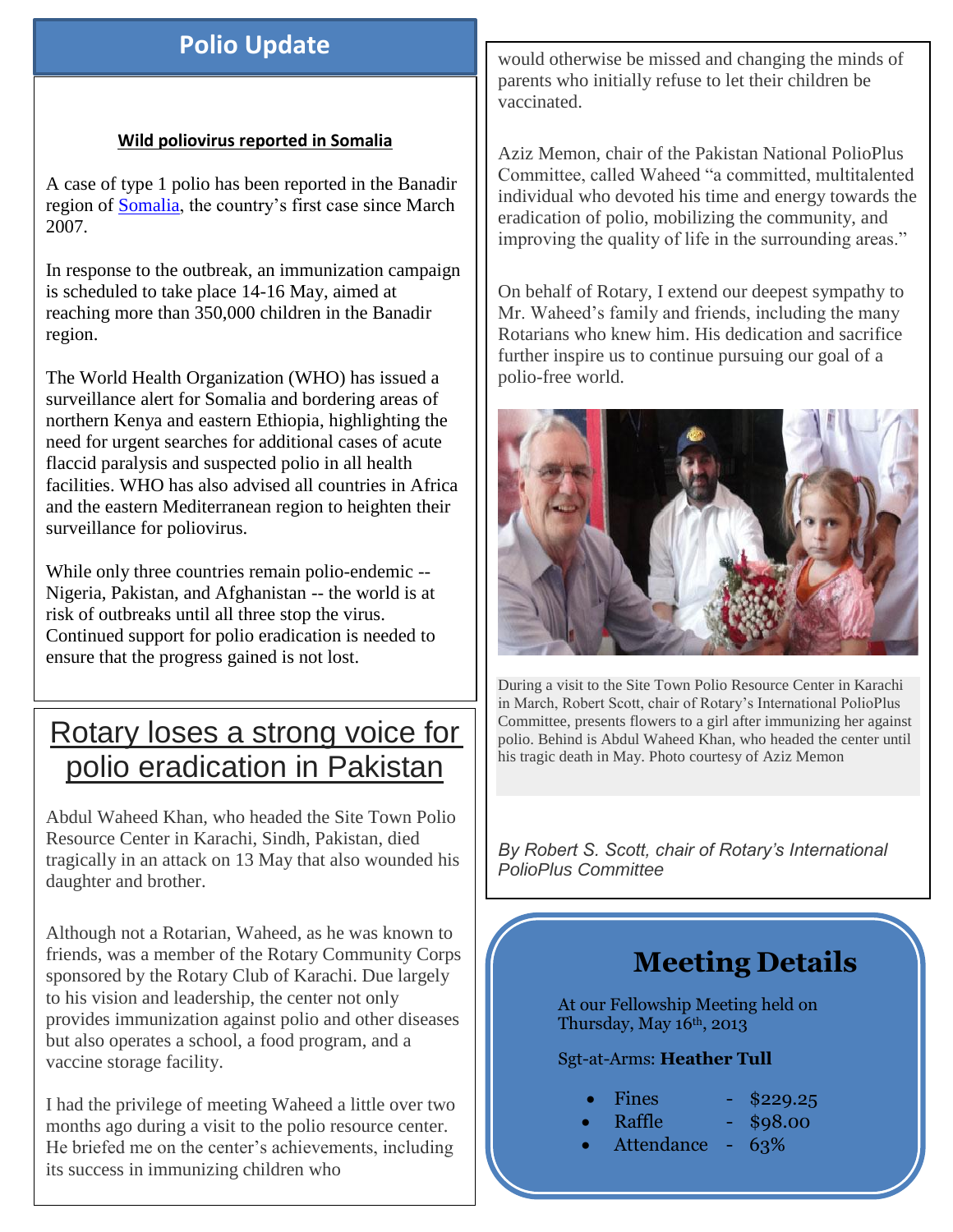## **Flashback!!! Fabba Girls Concert**



**Girls moving the crowd** 



**PE Ron addressing the crowd!**



**We did it all for them!** 

#### **Club Meeting – May 16th, 2013**



**PDG David reports to the club on his participation in the Council of Legislation 2013.**



**Visiting Rotarians Exchanging Banners.**